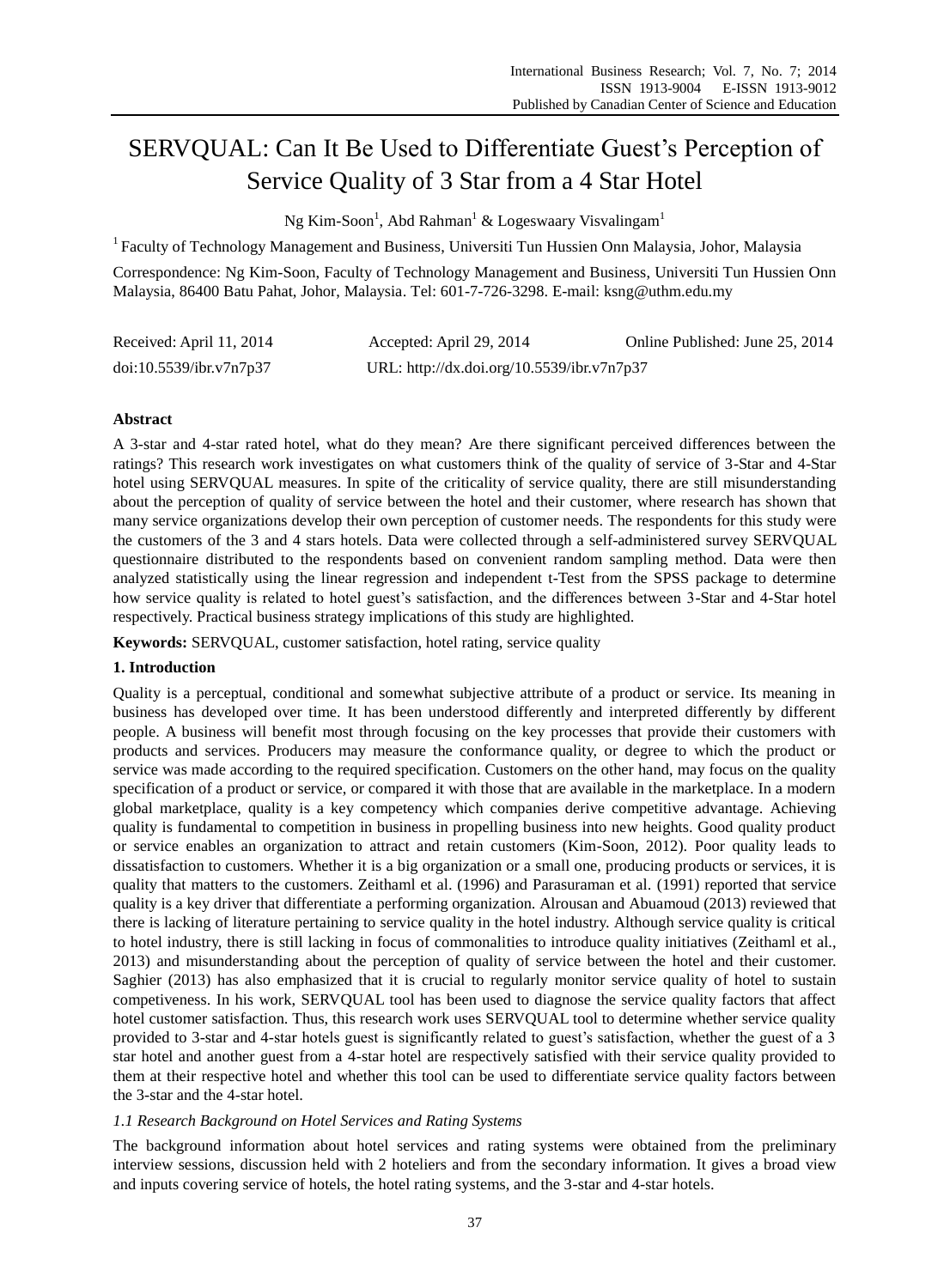# *1.2 Full-Service and Limited-Service Hotels*

Interviewed and discussed with two hoteliers, they categorized hotels into 3 main categories, the full-service hotels, the select-service hotels and the limited-service hotels. These are differentiated by basics and services differences including cosmetic, budgetary and amenity-related differences. Hotels with limited-service have the lowest operating costs of the 3 categories. They lack the extras; cheaper room rates, and cater budget conscious travelers, while the full-service hotels have luxurious amenities and facilities with high staffing to support the numerous services.

The room of a limited-service hotel is for serving the budget-friendly travelers. It only provides the basics as compared to the full-service hotel rooms. It is common for limited-service hotels to offer items like cable television (TV), internet services and mini fridge in the room, while the full-service hotels may have IP TV with movies, high speed internet with comfortably decorated better equipped amenities. The standard provided for the facilities at limited-service hotels is also different from the full-service hotels. Limited-service hotel lacks in-house drinking and dining facility, dry cleaning, spas, conference and meeting rooms, banquet and valet services.

A limited hotel offers few services as compared to a full-service hotel. Guests are provided a room to stay for the night with few services for the limited-service hotels. In a full-service hotel, its guest generally can expect service consistency with good attentiveness from the service personnel of the hotel services. Normally, the full service hotel provides bed turn-down, newspaper delivery, security guards, wake-up calls, room service, shutter to nearby attractions or airport.

# *1.3 Hotel Rating Systems*

The hotel operators interviewed explained and agreed among them that in Asia there is no one common standard of rating system. An effective service quality rating should be unbiased and credible to assist traveler's decision-making process. Generally, hotels rating can come from a variety of sources which may include the tourism associations or group, the government, and or the hotel operators. The hotels in Singapore, China, and Malaysia are ranked by "star" system. A 5-star hotel is equivalent to international luxury hotels, while a four-star criterion does not have certain features like the swimming pools. Asian hotels have higher staffing levels as compared to the U.S. or European. In most situations, the price accurately indicates the quality of the hotel.

The MS2446 (2012) Standard on accommodation premise classification criteria and requirements for hotel provided by the Department of Standards Malaysia provides the minimum requirements for star rating of hotel. It uses the criteria Qualitative and Aesthetic Requirement, Common Areas, Bedroom Requirement, Services, Safety Standard and Hygiene, and Staff to rate the hotel in term of 1-star to 5-star. The Department of Standards Malaysia (Standards Malaysia) is the national standards and accreditation body of Malaysia. SIRIM Berhad has been appointed by Standards Malaysia as the agent to develop, distribute and sell the Malaysian Standards. The Malaysian Standard was developed by the Technical Committee on Tourism and Related Services under the authority of the Industry Standards Committee on Tourism, Exhibition and Hospitality Services. However, compliance with a Malaysian Standard does not of itself confer immunity from legal obligations.

## *1.4 The 3-Star and 4-Star Rated Hotels*

What do the 3-star and 4-star hotels mean? What is the difference between the ratings basing on the MS2446 (2012) rating standard? The 3-star hotel is usually bigger in size and has more staff than the 2-star hotel. It also classified as a hotel for the tourist. All bedrooms have bathrooms and superior standard of equipment are used. Hair dryer, direct dial telephone, toiletries are provided in the bathroom. Room service are also provide in some three-star hotel room. The grading put more emphasis on style, comfort, and personalized service. It generally has a dining room and a hospitality location, pool and fitness center, gift shop and luggage assistance. Conference rooms for meetings and extension services for business travelers are usually offered. As for the the 4-star hotel, it is an upper class hotel offering a restaurant inside the hotel. Service features is of luxury class with quality furniture, furnishings and equipment. Every corners of the hotel look luxurious and stylist in design. It features wider space and well designed. There are employees to provide services as bell services, 24 hours room service, laundry and dry cleaning. Have a restaurant that offers delicious food. Parking, conference center with the latest technology are available. Public spaces and rest rooms are designed and built with materials of high quality. Offering stylish furniture, bedding and good quality bath products.

Consumers through the internet networks are also ratings hotels basing on their subjective personal opinions. One interviewee / hotelier remarked that the hotel ratings game can be misleading and at times frustrating because of different of criteria used in the rating and reviewer differs from one another. There are those who used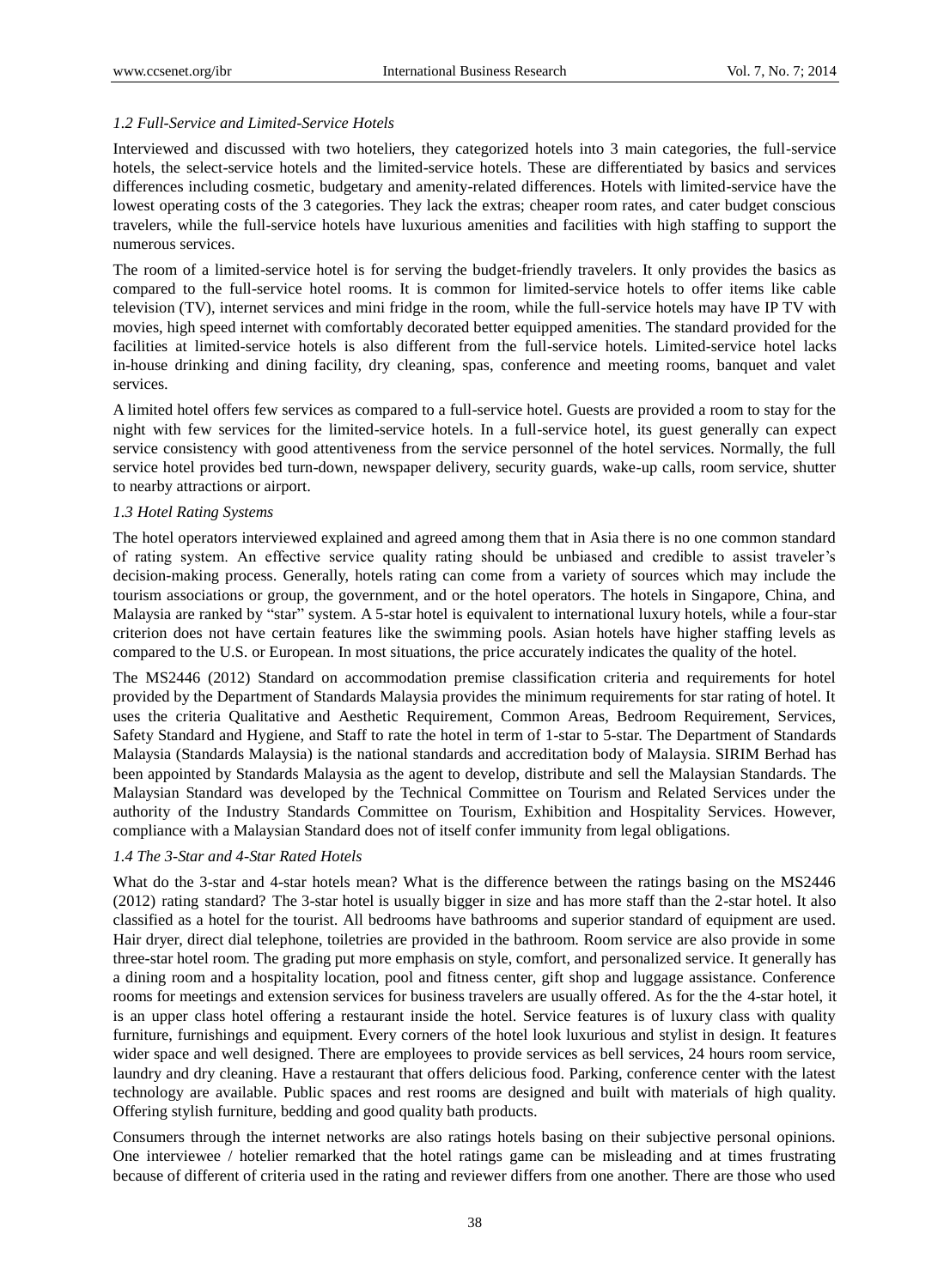customer feedback to rate the hotel instead of expert opinion.

Generally, the rating used to differentiate the hotel is as follows:

- 1-star: cheap, room or maid service may not be provided.
- 2-star: budget hotel, slightly more expensive, daily maid service is usually provided.
- 3-star: the price is moderate, categorized as a middle class hotel, room service, daily maid service, Internet is provided, dry-cleaning service may be available.
- 4-star: categorized as first class hotel, classified as slightly expensive for middle-class standards, has all of the services for 1 to 3-star, massages or a health spa maybe available.
- 5-star: the price is high, categorized as luxury hotel, the quality of the guest's stay is enhanced through extras, e.g. accessible to golf course.

#### **2. Literature Review**

#### *2.1 Service Quality*

Service quality is defined from the customer's perspective. Stauss and Weinlich (1997) categorized method to measure service quality into incident-based or attribute-based incidents of customers experience of service contact situations is the criteria used for incident-based measure, while perceived service quality is the attribute-based measure. Researchers conceptualized it as the result of comparison of customer's expectations about a service and their perceptions on the way the service has been provided (Parasuraman et al., 1985, 1988; Oliver, 1974, 1980; 1993). SERVQUAL scale is an attribute measure developed by Parasuraman, Zeithaml and Berry (1985). It is the most popular model use to measure service quality (Mauri et al., 2013). The model developed in the year 1985 was made up of 10 dimensions to assess the perceived service quality. In the year 1988, it was reduced to five dimensions. The first dimension is on tangible aspects emphasizing on the aspect of physical facilities, equipment and personnel. The second dimension of reliability emphasize on capability of the firm to deliver its promised services in careful manner without error or defect. The third dimension emphasize on responsiveness of the firm ability to react quickly to customers and deliver the service without delay. The fourth dimension is on assurance where the personnel providing the service are competence, polite and able to inspire confidence. Finally, the fifth dimension is on empathy where the service personnel are able to understand and convey the firm specified and personalized experience to its customers. This SERVQUAL scale has since been refined in 1991 and 1994.

#### *2.2 Customer Satisfaction*

The feeling of pleasure or disappointment is as a result of comparison of a perceived satisfaction of hotel guest and his expectation from the service provided. Satisfaction is a pleasurable fulfillment response of the service provided and unfulfilled pleasure response result in feeling of dissatisfaction (Buttle, 2006). It is an emotional response to a service encounter and is translated into the degree of satisfaction to this response (Cronin et al., 2000). This has been described specifically in the hotel industry as a cognitive or affective response to the services delivered (Hu et al., 2009).

#### *2.3 Expectation-Confirmation Theory*

The embedded theory in the SERVQUAL model is the Expectation-Confirmation Theory (Oliver, 1974, 1980; 1993). In this case, service quality is the perceived different between the customer's quality expectation and the customer's perception of the service. Expectancy theory is a motivational theory that has been proposed by Vroom (1964). It explains how an individual makes decision through behavioral directed process and chooses one behavioral options over another to achieve the desired outcome they valued. In the service sector, the concepts of quality and customer satisfaction can be linked (Zeithaml, Bitner & Gremler, 2012). Expectation-confirmation theory is generally employed in the study of customer satisfaction.

#### *2.4 Quality Service and Customer Satisfaction of Hotel Industry*

Quality is one of the important aspects for management to consciously put efforts to intervene and address issues affecting quality on an enduring basis to sustain and prosper the business (Kim-Soon & Jantan, 2010; Narangajavana & Hu, 2008; Chen, 2008). Kim-Soon (2012) reviewed that by focusing on quality, an organization can substantially improve on its performance. The service that is provided in a hotel has direct interaction with its guests. Consistency and repeatability of service quality provided by the hotel determined its service quality levels. It is necessary for hoteliers to understand guest's expectations in order to manage and provide the required level of quality service in their hotel (Shi & Su, 2007).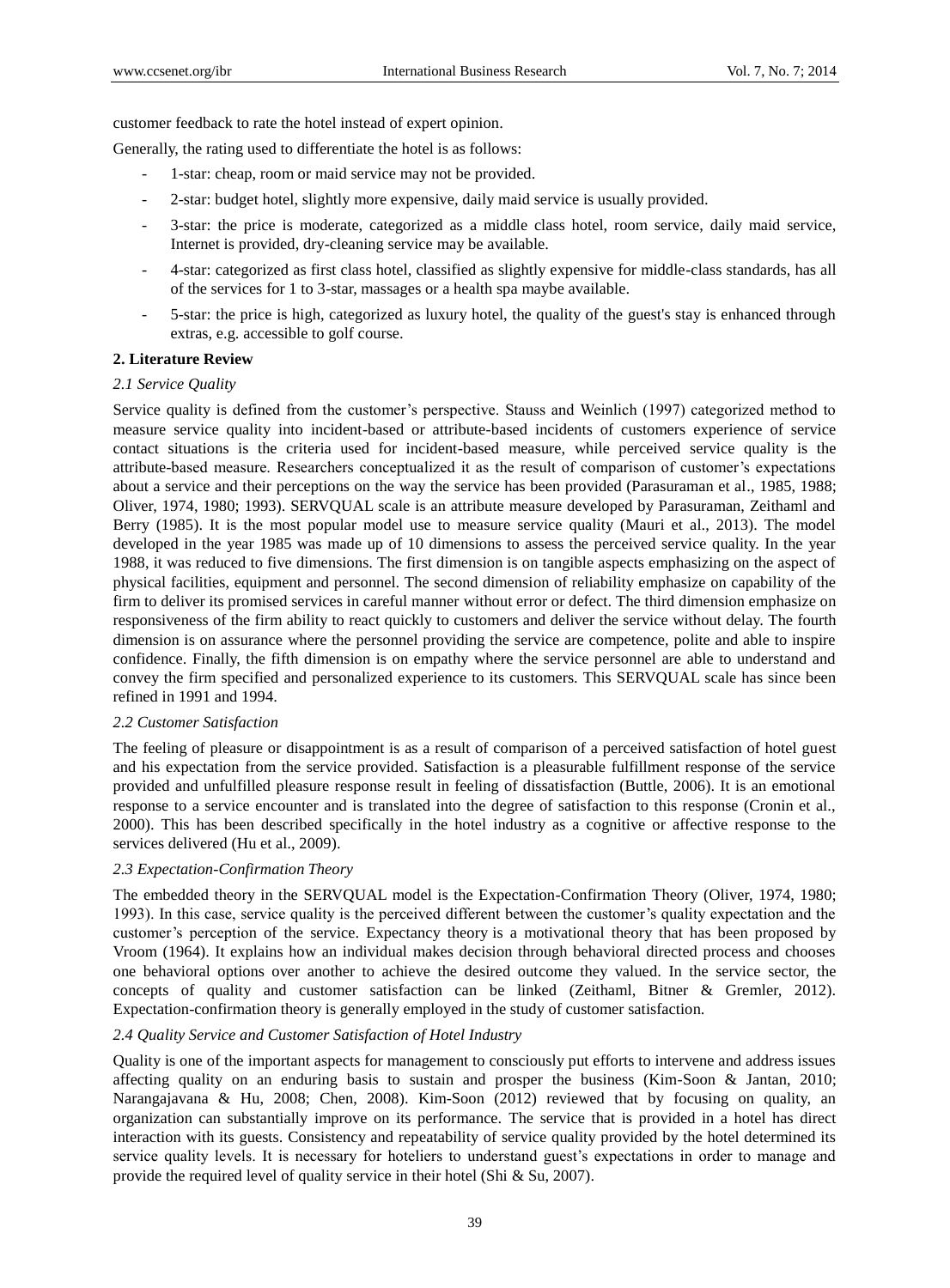Empirical research works provide support that service quality and hotel guests' satisfaction are significantly related (Saghier, 2013; Li & Krit, 2012; Jones et al., 2007; Hu et al., 2009). Sustaining the customers' satisfaction level is a continual process requiring regular monitoring of service quality (Kim-Soon, 2012; Saghier, 2013). However, researchers and practitioners still do not possess commonalities to introduce quality initiatives in the hotel industry (Zeithaml et al., 2013). Responsiveness, reliability and empathy of service quality lead to satisfaction while, empathy and assurance do not (Saghier, 2013). On the other hand, Motlagh, et al. (2013) found that the service quality elements–tangible, reliability, responsiveness and perceived value are significantly related to level of guest's satisfaction, while assurance and empathy are not related to satisfaction. Kumar et al., (2011) suggested that tangibles elements including the introduction of Wi-Fi facility, swimming pool, health club and more entertainment facilities etc., besides employing well groom, reliable, well trained employees are able to improve hotel performance. These findings among researchers and the practices of evaluating service quality in the hotel industry are not consistence, suggesting more research works are needed.

## **3. Research Methodology**

The background about hotels was obtained from the preliminary interview sessions, discussion held with 2 hoteliers and from the secondary information. The data on hotel guests' perception of service quality were collected using self-administered questionnaire distributed to the hotel guests through convenient random sampling method at a 3-star and a 4-stars Hotels.

# *3.1 Research Hypotheses*

Service quality is a key driver to competitive advantage and differentiates a performing service organization. Perceived factors of service quality are very important and crucial constructs in service marketing. For the hotel manager, it is an indication of where to bet on its scare resources and marketing efforts. The concept of perceived service quality is based on service features and satisfaction is the result of the expectation dimension. In this case, SERVQUAL is a service measuring tool that is used to diagnose the service quality factors that affect hotel guest's satisfaction. This is derived from the Expectation-Confirmation Theory (Oliver, 1974, 1980, 1993).

Thus, the research hypotheses for this research work are as follows:

- H1: The perceived service quality provided to hotel guest is significantly related to guest's satisfaction.
- H2: The guest of a 3 star hotel and another guest from a 4-star hotel are respectively satisfied with their service quality provided to them at their respective hotel.
- H3: There are significant differences of service quality provided by the hotel between the 3-star and the 4-star hotels.
- H4: The experience of guest's satisfaction is different between the 3-star and the 4-star hotel.

# *3.2 Questionnaire Design and Measurement*

The questionnaire consisted of three parts. First part is on profile of the respondent, the second part is on perceived service quality using the SERVQUAL questions. This is adapted from that used by Gabbie and O,neill, (1996). The SERVQUAL instrument (Appendix A) measures the performance across these five dimensions, using a five point likert scale measuring perception of service quality practice by the hotel. The third part of the questionnaire is for collecting data on guest satisfaction. In the second part, respondent score on the respective item of their perception of level of agreement of service quality practice by the hotel by circling on the scale of 1 to 5 where 1=Strong Disagree to 5=Strongly Agree; while in the third part, respondent score on their respective customer satisfaction items by circling on the scale of 1 to 5 basing on the rating of their level of satisfaction of their stay hotel where from 1=Very Poor to 5=Excellent.

## **4. Result and Analysis**

Descriptive analysis, reliability analyses, linear regression and independent sample t-test analysis using SPSS statistical package were used to analyze the data.

# *4.1 Profile of Respondents*

Table 1 tabulates the general characteristics of the respondents (hotel guests). There are 57 (41.4%) male respondents and 81 (58.7%) female respondents making it a total number of 138 respondents. A total of 18 (13.0%) of respondents age between 18 and 24 years old, 49(35.5%) age between 25 and 34, 37(26.8%) age between 35 and 44, 28(20.3%) age between 45 and 54 while 6(4.3%) age between 55 and 64 years old. A total of  $29(21.0%)$  of the respondents are Malay,  $53(38.4%)$  are Chinese,  $37(26.8%)$  are Indian and the remaining 33(13.7%) were others. Most of the respondents are married. The distribution on marital status is 36(26.1%) are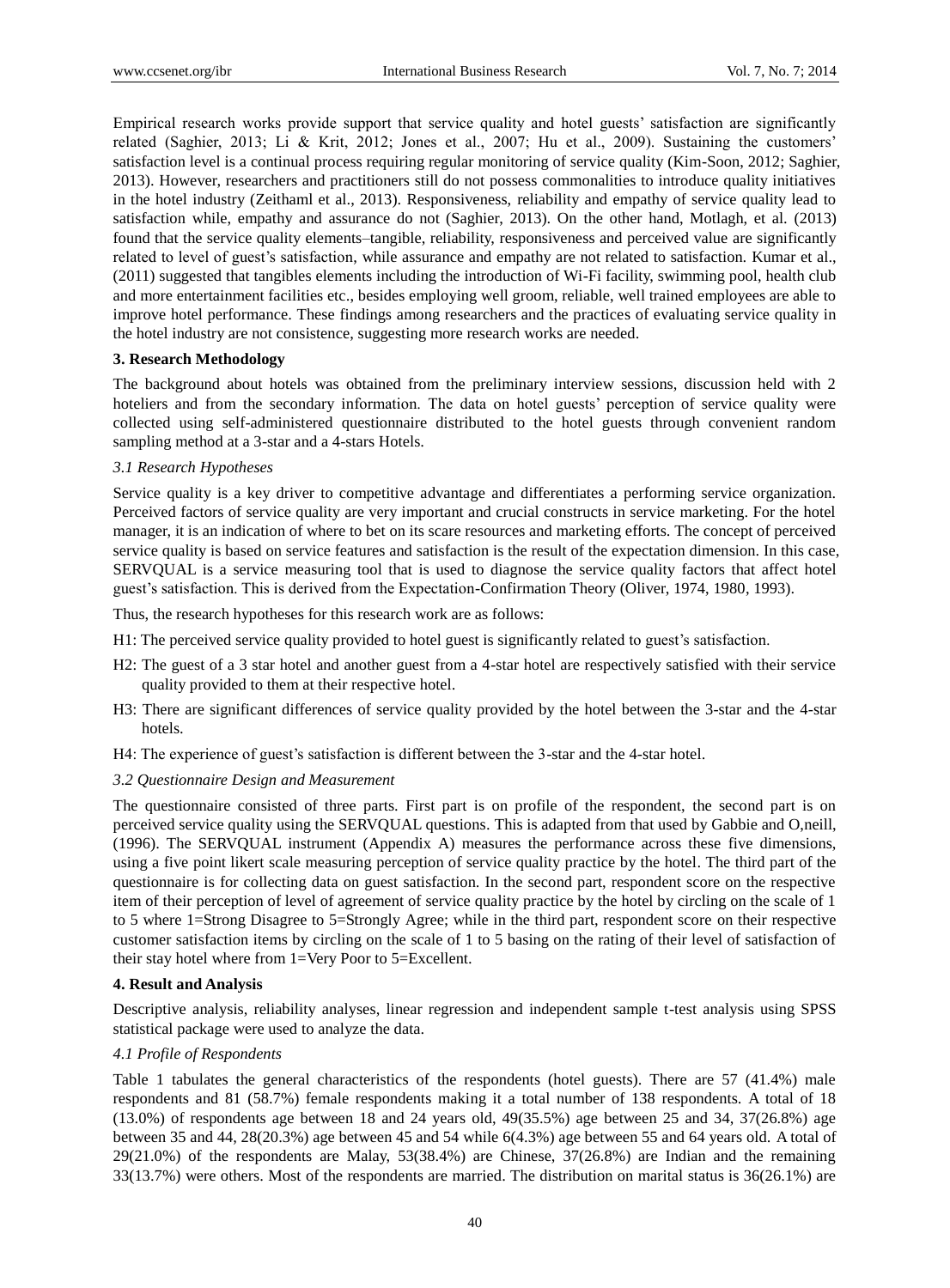single,  $86(62.3%)$  are married and  $11(11.6%)$  are divorcee. About half of the total respondents (70, 50.7%) possess a degree, 50(36.2%) are educated at Secondary and Diploma level, 9(6.5%) are at primary education and the remaining 9(6.5%) have a post-graduate degree. As for income level per month, 19 (13.8%) of the respondents earn less than RM1, 500, 41(29.7%) earn between RM1,600 to RM2,600, 51(37.0%) earn between RM2,600 to RM3,500 per month, 21(15.2%) earn between RM3,600 to RM4,500 and the remaining 5(3.6%) earn a monthly income of more than RM4,600 per month. About half 70(50.7%) of the total respondents stayed at hotels for personal matter/business purpose, while 32(23.2%) stayed for purpose of sport activities and the remaining 36(26.7%) stayed at the hotels for seminar and conference. Only 20(14.5%) of the total respondents have never stay at this hotel, while the remaining 118(80%) have experienced stayed at the same respective hotel before. The number of respondents that stayed for 1 day were 43(31.2%) of the total respondents, 2 days were 49(35.5%), 3 days were 38(27.5%), 4 days were 6(4.3%) and the remaining 2(14.0%) stayed for 5 days and above.

|                  | Description         |                                | Frequency | Percentage (%) |
|------------------|---------------------|--------------------------------|-----------|----------------|
| $\mathbf{1}$     | Gender              | Male<br>a.                     | 57        | 41.4           |
|                  |                     | Female<br>b.                   | 81        | 58.7           |
| $\overline{c}$   | Age                 | a. 18-24 years                 | 18        | 13.0           |
|                  |                     | b. 25-34 years                 | 49        | 35.5           |
|                  |                     | c. 35-44 years                 | 37        | 26.8           |
|                  |                     | d. 45-54 years                 | 28        | 20.3           |
|                  |                     | e. 55-64 years                 | 6         | 4.3            |
| 3                | Ethnic              | Malay<br>a.                    | 29        | 21.0           |
|                  |                     | Chinese<br>b.                  | 53        | 38.4           |
|                  |                     | Indian<br>c.                   | 37        | 26.8           |
|                  |                     | Others<br>d.                   | 33        | 13.7           |
| $\overline{4}$   | Marital status      | Single<br>a.                   | 36        | 26.1           |
|                  |                     | Married<br>b.                  | 86        | 62.3           |
|                  |                     | Divorce<br>c.                  | 11        | 11.6           |
| 5                | Education           | Primary<br>a.                  | 9         | 6.5            |
|                  |                     | b.<br>PMR/SPM/STPM/Diploma     | 50        | 36.2           |
|                  |                     | Graduate<br>c.                 | 70        | 50.7           |
|                  |                     | d.<br>Post-graduate            | 9         | 6.5            |
| 6                | Monthly income      | $<$ RM1,500 $\,$<br>a.         | 19        | 13.8           |
|                  |                     | b.<br>RM1,600 - RM2,500        | 41        | 29.7           |
|                  |                     | RM2,600-RM3,500<br>c.          | 51        | 37.0           |
|                  |                     | d.<br>RM3,600-RM4,500          | 21        | 15.2           |
|                  |                     | RM4,600 and above<br>e.        | 5         | 3.6            |
| $\boldsymbol{7}$ | Purpose of using    | Sport activities<br>a.         | 32        | 23.2           |
|                  | the hotel           | Personal matter/business<br>b. | 70        | 50.7           |
|                  |                     | Seminar/Conference<br>c.       | 36        | 26.7           |
| 8                | Number of time of   | Never<br>a.                    | 20        | 14.5           |
|                  | experience prior to | $\mathbf{1}$<br>b.             | 36        | 26.1           |
|                  | This                | $\overline{c}$<br>c.           | 44        | 31.9           |
|                  |                     | 3<br>d.                        | 17        | 12.3           |
|                  |                     | $\overline{4}$<br>e.           | 16        | 11.6           |
|                  |                     | f.<br>5 and above              | 5         | 3.6            |

| Table 1. General characteristics of the respondents |  |  |  |
|-----------------------------------------------------|--|--|--|
|-----------------------------------------------------|--|--|--|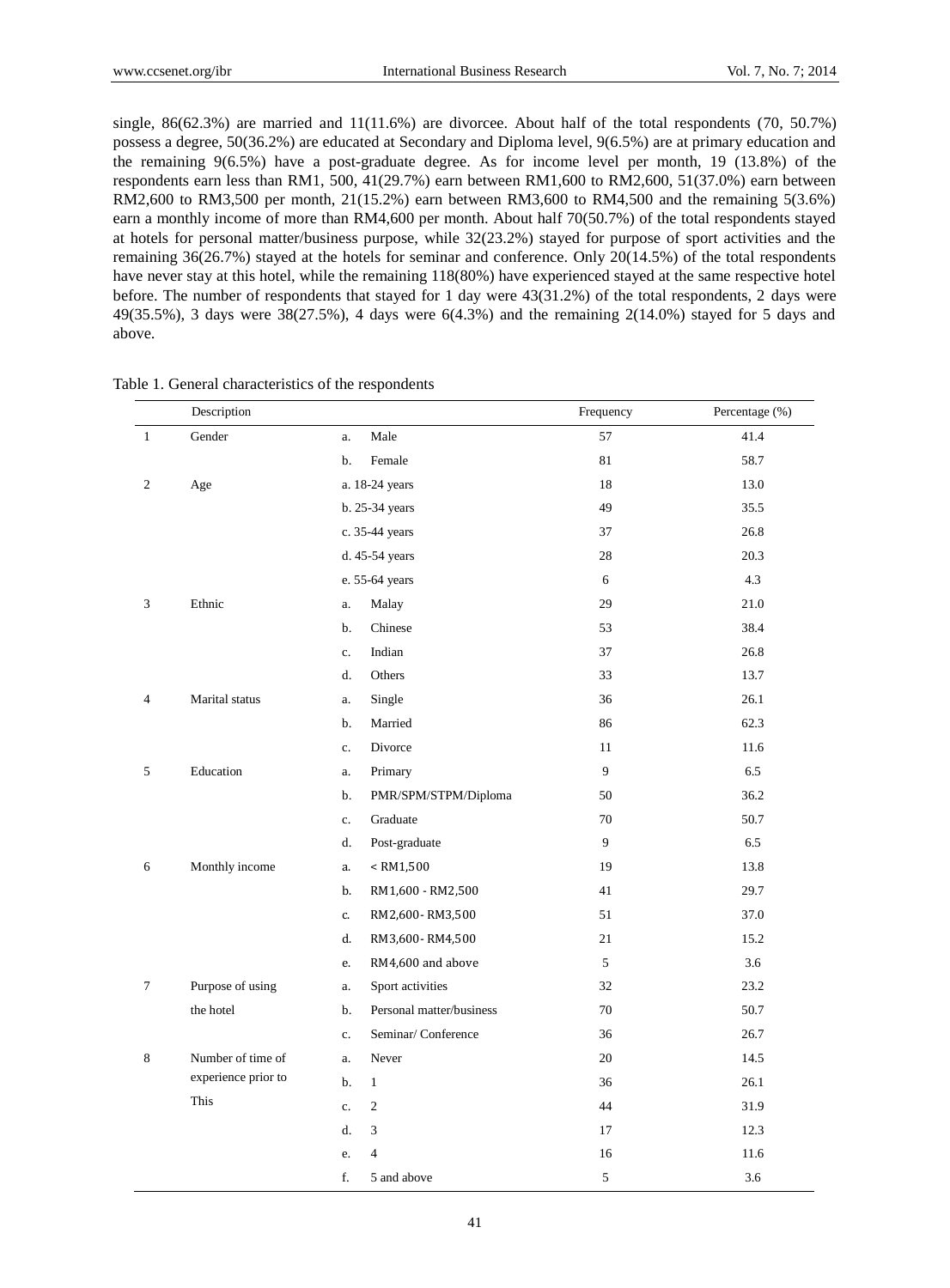| 9  | Method of payment             | a. | Own payment             | 62 | 44.9 |
|----|-------------------------------|----|-------------------------|----|------|
|    |                               | b. | Paid by others          | 61 | 44.2 |
|    |                               | c. | Free of charge          | 15 | 10.9 |
|    | Number of days                | a. | $\overline{1}$          | 43 | 31.2 |
| 10 | staying at                    | b. | 2                       | 49 | 35.5 |
|    | the hotel in this<br>occasion | c. | $\overline{\mathbf{3}}$ | 38 | 27.5 |
|    |                               | d. | $\overline{4}$          | 6  | 4.3  |
|    |                               | e. | 5                       | 1  | 7.0  |
|    |                               | f. | 6 and above             | 1  | 7.0  |

#### *4.2 Reliability Analyses*

The type of reliability analysis used to analyze reliability in this study is the Cronbach alpha coefficient. Cronbach's alpha is designed as a measure of internal consistency, reliability of measure was used to test whether the items within the instrument measure the same thing? The closer the Cronbach's alpha is to 1, the higher the internal consistency reliability. Reliability of at less than 0.6 is generally regarded to be acceptable, and those over 0.8 to be good (Sekaran, 2003). All the variables of this study have value of above 0.6 and this is tabulated in Table 2.

#### Table 2. Reliability of measure of the variables

| No.            | Item                 | Number of questions | Cronbach's Alpha |
|----------------|----------------------|---------------------|------------------|
|                | Tangibles            | 4                   | .665             |
| $\overline{2}$ | Reliability          | $\overline{4}$      | .785             |
| 3              | Responsiveness       | 4                   | .778             |
| $\overline{4}$ | Assurance            | 4                   | .735             |
| 5              | Empathy              | 4                   | .780             |
| 6              | Guest's satisfaction | 8                   | .895             |

#### *4.3 Descriptive Statistic*

Table 3.0 tabulates the descriptive statistic of this study that compares the mean, the items levels and standard deviation of all the variables. The results for mean of value and the levels of perceived service quality and hotel guest satisfaction indicated that the level of service quality for both the 3-star hotel and the 4-star hotel are all good levels.

#### *4.4 Hypotheses Testing*

Linear regression was used to test hypothesis H1: The perceived service quality provided to hotel guest is significantly related to guest's satisfaction, and H2: The guest of a 3 star hotel and another guest from a 4-star hotel are respectively satisfied with their perceived service quality provided to them at their respective hotel.

Table 4a and 4b tabulate the results of the regression analyses. The  $R^2$  for Model for 3-star and 4-star are respectively .529 and .397. These imply that the five variables of service quality dimension for the respective models explained a total of 52.9% and 39.7% in giving the guest satisfaction for the 3-star and the 4-star hotel respectively. The F-statistics p<0.001 models are adequate and Durbin Watson values indicated that the models are valid. Thus, hypothesis H1 and H2 are both supported.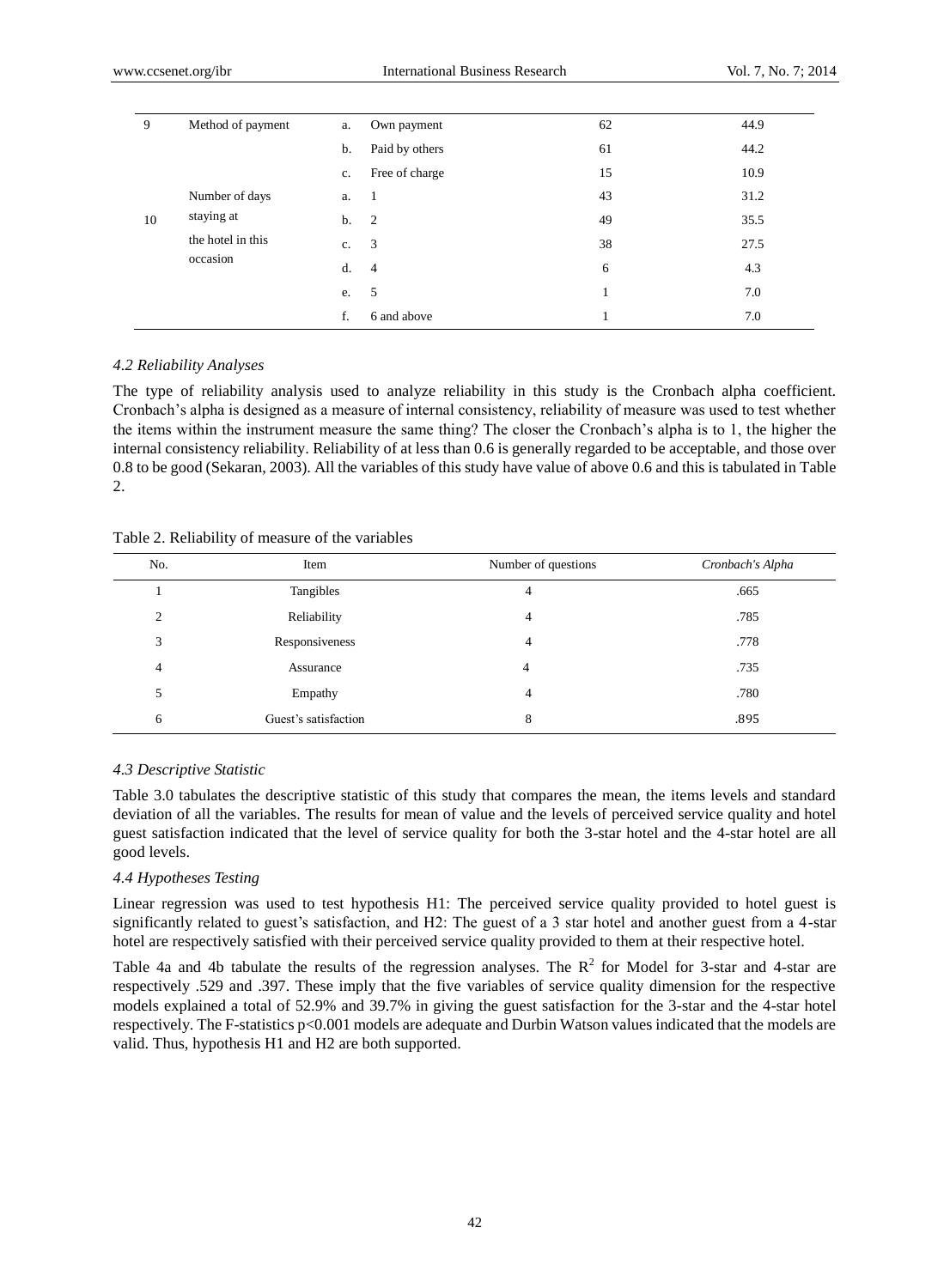|     |                    |      |                                                                                                | 3-star Hotel |      | 4-star Hotel          |                                                                       |  |  |
|-----|--------------------|------|------------------------------------------------------------------------------------------------|--------------|------|-----------------------|-----------------------------------------------------------------------|--|--|
| No. | Item               | Mean | Standard<br>Level agreement of<br>Deviation<br>service quality item /<br>satisfaction measure* |              | Mean | Standard<br>Deviation | Level agreement of<br>service quality item /<br>satisfaction measure* |  |  |
|     | Tangibles          | 3.15 | .45                                                                                            | Good         | 3.92 | .39                   | Good                                                                  |  |  |
| 2   | Reliability        | 2.90 | .39                                                                                            | Good         | 3.95 | .46                   | Good                                                                  |  |  |
| 3   | Responsiveness     | 2.97 | .47                                                                                            | Good         | 3.87 | .43                   | Good                                                                  |  |  |
| 4   | Assurance          | 3.20 | .43                                                                                            | Good         | 3.93 | .47                   | Good                                                                  |  |  |
| 5   | Empathy            | 3.07 | .44                                                                                            | Good         | 3.96 | .49                   | Good                                                                  |  |  |
| 6   | Guest satisfaction | 2.92 | .41                                                                                            | Good         | 4.01 | .37                   | Good                                                                  |  |  |

Table 3. Description analysis of perceptions of quality of service and hotel guest satisfaction and its mean value and it respective level of the respective measures for 3-star hotel and 4-star hotel

**\***(N= Total number respondents in 3 stars and 4 Stars =138); Range is based on Likert Scale of 1 to 5 where 1.00-2.33 = Low; 2.34 - 3.66  $=$  Good; and 3.67-5.00  $=$ High.

Table 4a. Regression of service quality (SERVQUAL) with hotel guest's satisfaction for 3-star and 4-star models

| Model     | R    | $R^2$ | Adjusted $\mathbb{R}^2$ | Std. Error of the | Change Statistic |          | Durbin Watson    |       |
|-----------|------|-------|-------------------------|-------------------|------------------|----------|------------------|-------|
|           |      |       |                         | Estimate          | $R^2$ Change     | F Change | Sig. F<br>Change |       |
| $3$ -star | .728 | .529  | .494                    | .295              | .529             | 15.078   | .000             | 1.534 |
| 4-star    | .630 | .397  | .346                    | .306              | .397             | 7.778    | .000             | 1.947 |

Dependent variable: hotel guest satisfaction.

It is interesting to note from Table 4b that the standardized beta for the elements tangibles, responsiveness and empathy are respectively .267, .232 and .274 respectively with t-test values significantly related to guest's satisfaction at (p<0.05) for the 3-star Model. However, it is not significant for reliability and assurance elements of service quality. Meanwhile, for 4-star Model, the standardized beta are .316 significant at p<0.05 for and .221 significant at  $p<10$  and not significant for the other three elements of service quality, that it tangibles, reliability and empathy of the service quality elements.

Independent sample t-Test was used to test hypothesis H3: There are significant differences of perceived service quality provided between the 3-star and the 4-star hotel; and hypothesis H4: The experience of guest satisfaction is different between the 3-star and the 4-star hotel.

|     |                       | 3-star Model                        |                 |      | 4-star Model                        |                 |      |  |
|-----|-----------------------|-------------------------------------|-----------------|------|-------------------------------------|-----------------|------|--|
| No. | Independent variables | Standardized<br>Coefficients (Beta) | t-Test<br>value | Sig. | Standardized<br>Coefficients (Beta) | t-Test<br>value | Sig. |  |
|     | Tangibles             | .267                                | 2.549           | .013 | .188                                | 1.657           | .103 |  |
| 2   | Reliability           | .033                                | 0.314           | .754 | .028                                | 0.221           | .826 |  |
| 3   | Responsiveness        | .232                                | 2.104           | .039 | .316                                | 2.212           | .031 |  |
| 4   | Assurance             | .170                                | 1.627           | .108 | .221                                | 1.818           | .074 |  |
|     | Empathy               | .274                                | 2.627           | .011 | .069                                | 0.576           | .567 |  |

Dependent variable: hotel guest satisfaction.

The results of this test are shown in Table 5. All five elements of perceived service quality dimension respectively for both the 3-star and the 4-star indicated significant differences at p<0.001 level (2-tailed). The guest's satisfaction between the 3-star and 4-star also indicated significant difference on comparing the satisfaction levels between the 2 categories of hotel. Thus, hypothesis H3 and H4 are both supported.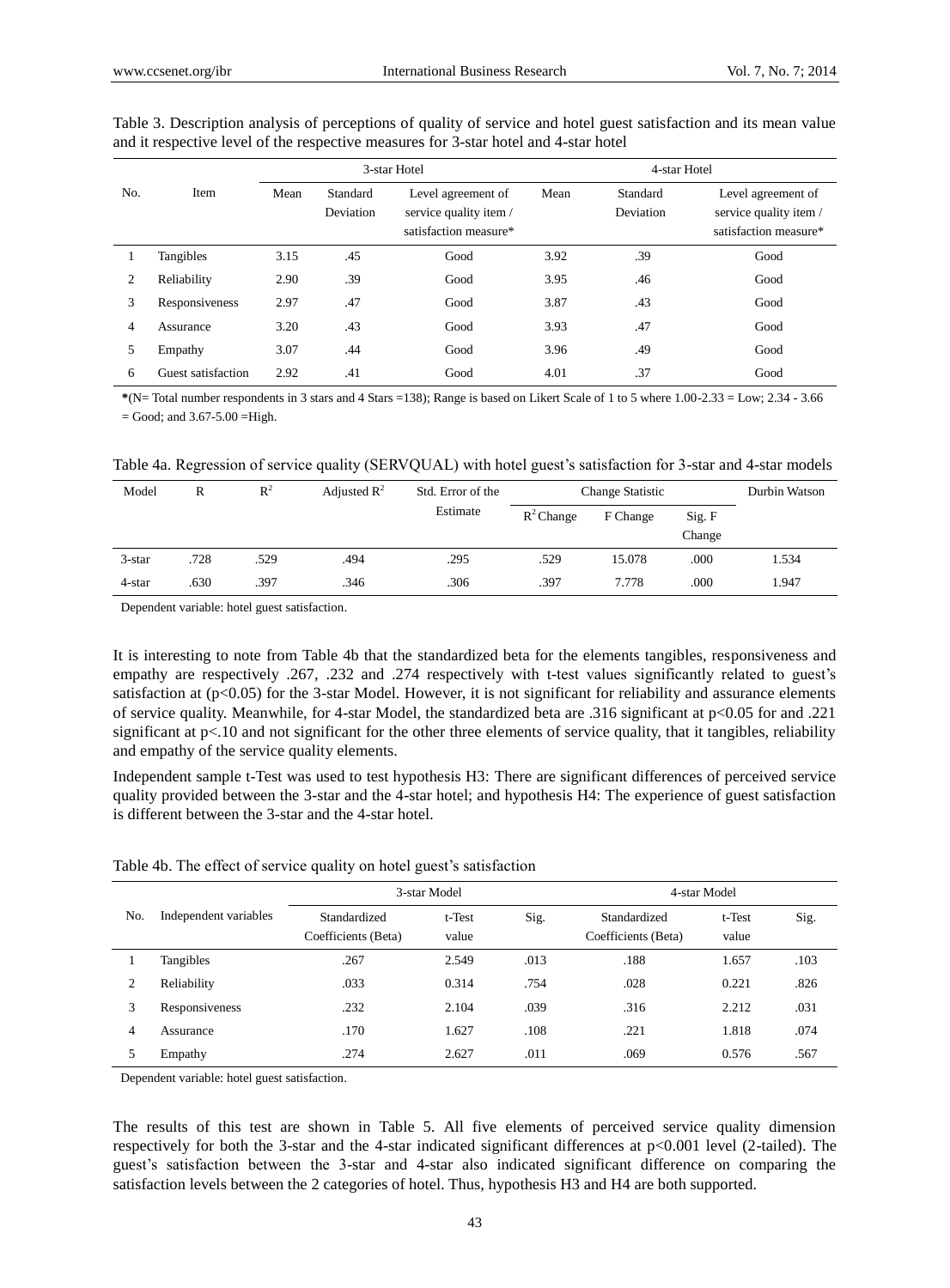| Variables      |                      | Type of   | No of      | Mean<br>Std. Deviation |     | t-Test for Equality of Means |                 |
|----------------|----------------------|-----------|------------|------------------------|-----|------------------------------|-----------------|
|                |                      | hotel     | respondent |                        |     | t value                      | Sig. (2-tailed) |
| 1              | Tangibles            | $3$ -star | 73         | 3.15                   | .45 | $-10.617$                    | .000            |
|                |                      | 4-star    | 65         | 3.92                   | .39 |                              |                 |
| 2              | Reliability          | $3$ -star | 73         | 2.90                   | .39 | $-14.388$                    | .000            |
|                |                      | 4-star    | 65         | 3.95                   | .46 |                              |                 |
| 3              | Responsiveness       | $3$ -star | 73         | 2.97                   | .47 | $-11.562$                    | .000            |
|                |                      | 4-star    | 65         | 3.87                   | .43 |                              |                 |
| $\overline{4}$ | Assurance            | $3$ -star | 73         | 3.20                   | .43 | $-9.393$                     | .000            |
|                |                      | 4-star    | 65         | 3.93                   | .47 |                              |                 |
| 5              | Empathy              | $3$ -star | 73         | 3.07                   | .44 | $-11.045$                    | .000            |
|                |                      | 4-star    | 65         | 3.96                   | .49 |                              |                 |
| 6              | Guest's satisfaction | $3$ -star | 73         | 2.92                   | .41 | $-16.039$                    | .000            |
|                |                      | 4-star    | 65         | 4.01                   | .37 |                              |                 |

Table 5. Independent samples t-test of service quality elements and guest's satisfaction between 3 stars and 4 stars hotel

#### **5. Discussion**

Whether it is a 3-star hotel or a 4-star hotel, perceived service quality is significantly related to hotel guest's satisfaction. In a general sense, this research work supports past empirical research works that service quality and hotel guests' satisfaction are significantly related (Saghier, 2013; Li & Krit, 2012; Jones et al., 2007; Hu et al., 2009). Perceived quality is an antecedent of satisfaction (Tsiotsou (2006), Caruana (2002) and Llusar et al., (2001). This implies that perceived service quality has a direct effect on hotel guest's satisfaction. The significant service quality dimension (p<0.001) for the respective models explained a total of 52.9% and 39.7% of guest satisfaction for the 3-star and the 4-star hotel respectively are high. It is customers that bring-in the sales revenue and bottom-line to the business. Satisfied customers will keep come back for more and satisfied customer will tell others of the good experience and serve as a referral tool in promoting service provided by the hotel. It thus implies that service quality is a very crucial and potent factor in hotel management in determining hotel's performance.

Business strategy requires that the hotelier focus on improving their competitive position of their service to outwit their rivals within their particular market segment (Wheelen & Huger, 2008). Perceived quality dimension is controllable to a certain extent whilst satisfaction is an emotional response to a delivered service experienced by hotel guest. This is translated into the degree of satisfaction to the response (Cronin et al., 2000). The results of significant in betas between the different elements of the service quality dimension between the two categories of hotel indicated the different in emphasis of these elements and marketing positioning. The standardized beta for the elements tangibles, responsiveness and empathy are significantly related to guest's satisfaction at  $(p<0.05)$ and it is not significant for reliability and assurance elements for the 3-star. As for the 4-star hotel, reliability and assurance elements of service quality dimension are significantly related to guest's satisfaction while not significant for the tangibles, reliability and empathy of the service quality elements. Kim-Soon (2012) and Saghier (2013) reiterated that the sustaining of customers' satisfaction level is a continual process that requires regular monitoring the controllable elements of service quality. This explained the importance of dynamic maneuvering to sustain market position and competitive in its market segment the hotel of its intended offers and to stay in business. The business strategies are in the play for hotel to build its competitive advantage. The business strategy and fundamentals are different from one hotel to another. In this sense, the findings of this study explained that it not easy to introduce common quality initiatives in the hotel industry.

## **6. Conclusion**

This study has successfully used SERVQUAL tool to determine the level of service quality provided in 3-star and 4-star hotel. Irrespective whether it is a 3-star hotel or a 4-star hotel, the perceived service quality provided to hotel guest is significantly related to guest's satisfaction. The guest of a 3 star hotel and another guest from a 4-star hotel are respectively satisfied with their service quality provided to them at their respective hotel. There are significant differences of service quality provided by the hotel between the 3-star and the 4-star hotel. The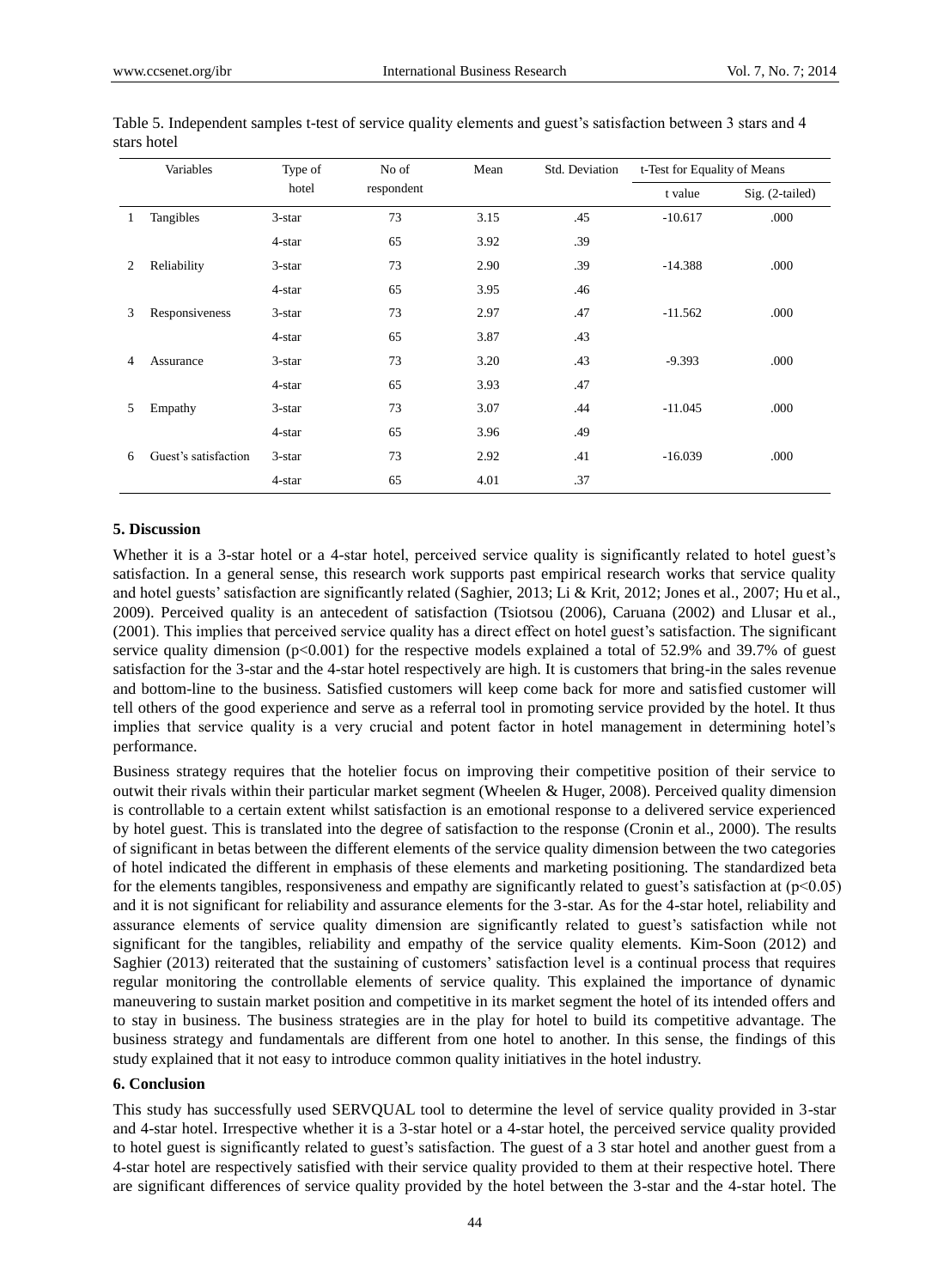experience of guest's satisfaction is significantly different between the 3-star and the 4-star hotel.

#### **7. Implications**

Satisfied hotel guests will keep come back for more and satisfied customer will tell others of their good experience. They also serve as a referral to potential customer by promoting the service provided by the hotel. Service quality is the antecedent of guest's satisfaction. Service quality is a key driver that differentiates a performing organization. The high contribution of service quality to guest's satisfaction makes service quality an essential and potent factor of hotel management. SERVQUAL can be used to differentiate guest's perception of service quality of 3-star from a 4 star Hotel. This makes SERVQUAL which is able to measure the factors of service quality dimension a useful marketing tool for making market positioning decision objectively. As perceived quality dimension is controllable to a certain extent, the tool can be used to assist hotelier to bet on where to put in their marketing effort to target the right customers and optimize the available resources. The appropriate factors of the service quality dimension can be improved or reduced to the appropriate level to optimize performance and to improve their competitive position within their particular market segment. SERVQUAL is recommended for use to regularly monitors service quality, assist management in managing new challenges and sustain competiveness.

## **Acknowledgement**

This research paper publication is supported by Universiti Tun Hussein Onn Malaysia under Grant Number C043 to Ng Kim-Soon. The authors wish to thank the respondents who have spent their precious time and patience for participating in this project and the 3 Stars and 4 Stars hotels for allowing us to carry out the survey at their premises.

## **References**

- Alrousan, R. M., & Abuamoud, I. M. (2013). The mediation of tourists satisfaction on the relationship between tourism service quality and tourists loyalty: Five stars hotel in Jordanian environment. *International Business Research, 6*(8), 79–90. http://dx.doi.org/10.5539/ ibr.v6n8p79
- Buttle, F. (2006). *Customer Relationship Management: Concept and Tools*. Oxford: Elsevier Butterworth-Heinemann.
- Caruana, A. (2002). Service loyalty: The effects of service quality and the mediating role of customer satisfaction. *European Journal of Marketing, 36*(7/8), 811–828.
- Chen, J. V., & Aritejo, B. A. (2008). Service quality and customer satisfaction measurement of mobile value-added services: A conceptual review. *International Journal of Mobile Communications, 6*, 165–176.
- Cronin, J. J., Brady, M. K., & Hult, G. T. M. (2000). Assessing the Effects of Quality, Value, and Customer Satisfaction on Consumer Behavioural Intentions in Service Environments*. Journal of Retailing, 76*(2), 193–218.
- Gabbie, O., & O'Neill, M. A. (1996). SERVQUAL and the northern Ireland hotel sector: A comparative analysis – Part 1. *Managing Service Quality, 6*(6), 25–32.
- Hair, J. F., Anderson, R. E., Tatham, R. L., & Black, W. C. (1998). *Multivariate Data Analysis* (5th ed.). New Jersey: Prentice Hall, Upper Saddle River.
- Hu, H., Kandampully, J., & Juwaheet, T. (2009). Relationships and impacts of service quality, perceived value, customer satisfaction and image: An empirical study. *Service Industry Journal, 29*(2), 111–125.
- Jones, D., Mak, B., & Stim, J. (2007). A new look at the antecedents and consequences of relationship quality in the hotel service environment. *Service Marketing Quarterly, 28*(3), 15–31.
- Khattaband, S. A. A., & Aldehayyat, J. S. (2011). Perceptions of Service Quality in Jordanian Hotels. *International Journal of Business and Management, 6*(7), 226–233.
- Kim-Soon, N. (2012). *Quality Management System and Practices.* In Kim-Soon Ng (Ed.), *Quality Management and Practices.*
- Kim-Soon, N., & Jantan, M. (2010). *Quality Management Practices in Malaysia: Perceived Advancement in Quality Management and Business Performance*. Proceedings of the 2010 IEEE ICMIT, Singapore.
- Kumar, B., Banga, G., & Thapar, J. (2011). An Assessment of Service Quality of Hotel Industry. *Pacific Business Review International, 4*(1), 13–30.
- Li, X., & Krit, J. (2012). Service Is Power: Exploring Service Quality in Hotel's Business, Yunnan, China.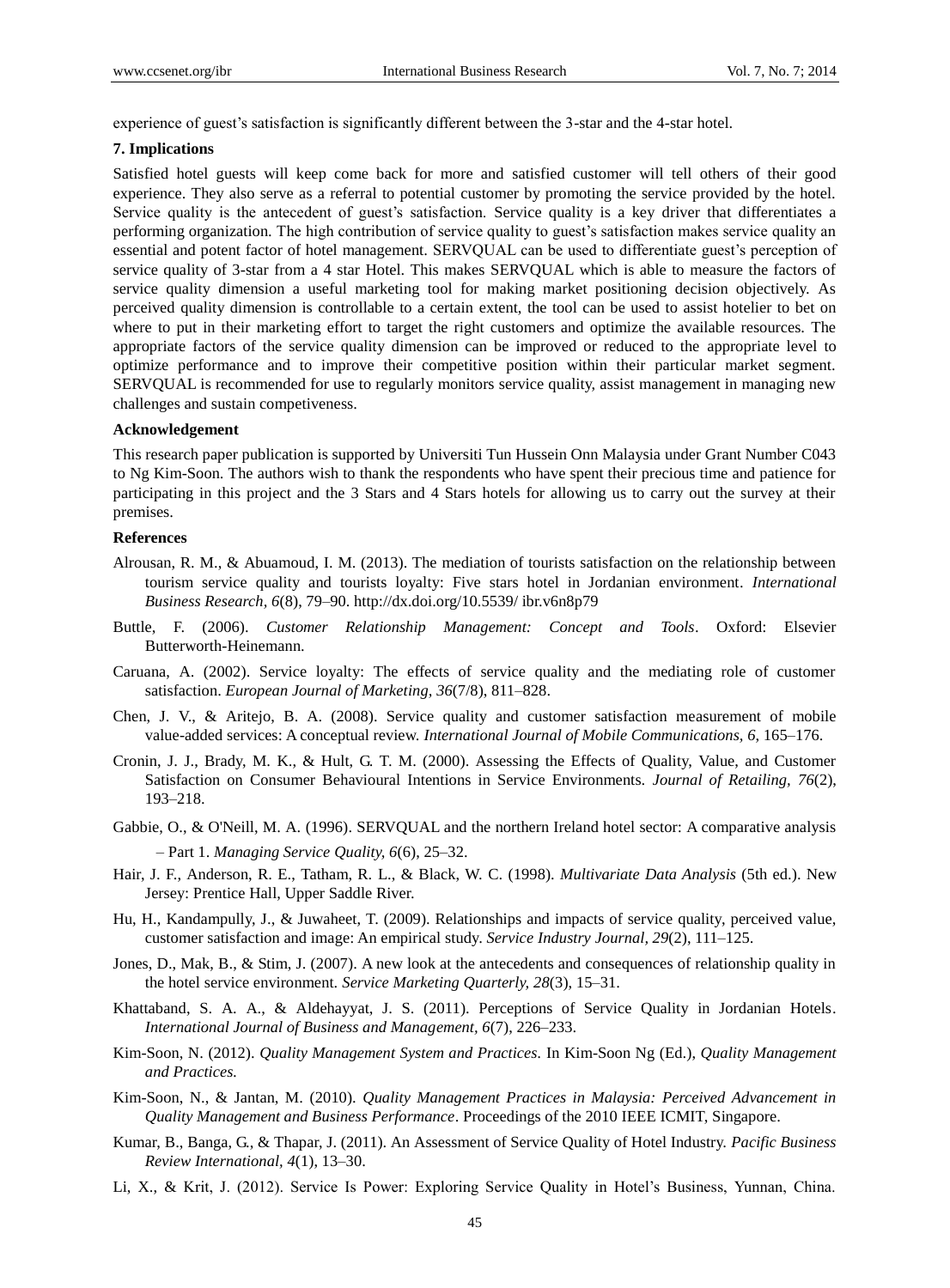*International Business Research, 5*(5), 35–48.

- Llusar, J. C. B., Zornoza, C. C., & Tena, A. B. E. (2001). Measuring the relationship between firm perceived quality and customer satisfaction and its influence on purchase intentions. *Total Quality Management, 12*(6), 719–734.
- Motlagh, A. T., Sadeh, E., Sadeh, S., Jafari, H., Morovat, J. A., & Enaamzadeh, A. (2013). How does service quality lead to loyalty in the hotel industry in Iran. *Research Journal of Applied Sciences, Engineering and Technology, 5*(2), 374–379.
- Narangajavana, Y., & Hu, B. (2008). The relationship between the hotel rating system, service quality improvement, and hotel performance changes: A canonical analysis of hotels in Thailand. *Journal of Quality Assurance in Hospitality and Tourism, 9*(1), 34–56.
- Oliver, R. (1974). Expectancy Theory Predictions of Salesmen's Performance. *Journal of Marketing Research, 11*(August), 243–253.
- Oliver, R. L. (1980). A cognitive model of the antecedents and consequences of satisfaction decision. *Journal of Marketing Research, 17*(11), 460–469. http://dx.doi.org/10.2307/3150499
- Oliver, R. L. (1993). A conceptual model of service quality and service satisfaction: compatible goals, different concepts. In Swartz, T. A., Bowen, D. E., & Brown, S. W. (Eds.), *Advances in Services Marketing and Management: Research and Practice* (Vol. 2, pp. 65–85). Greenwich: JAI Press.
- Parasuraman, A., Berry, L. L., & Zeithaml, V. A. (1991). Refinement and reassessment of the SERVQUAL scale. *Journal of Retailing, 67*(4), 420–450.
- Saghier, N. M. E. (2013). Managing Service Quality: Dimensions of service quality: a study in Egypt. *Standard Research Journal of Business Management, 1*(3), 82–89.
- Sekaran, U. (2003). *Research method for business: A skill building approach* (4th ed.). John Wiley and Sons: India.
- Shi, J. H., & Su, Q. (2007). Evaluation of hotel service quality based on customer satisfaction. *Service Systems and Service Management, 9*(11), 1–5.
- Stauss, B., & Weinlich, B. (1997). Process-oriented measurement of service quality: applying the sequential incident technique. *European Journal of Marketing, 31*(1), 33–55.
- Tsiotsou, R. (2006). The role of perceived product quality and overall satisfaction on purchase intentions. *International Journal of Consumer Studies, 30*(2), 207–217.
- Vroom, V. H. (1964). *Work and motivation.* New York: John Wiley.
- Wheelen, T. I., & Hunger, J. D. (2008). *Strategic Management and Business Policy* (11th ed.). Upper Saddle River, New Jersey: Prentice Hall, Pearson.
- Zeithaml, V. A., Bitner, M. J., & Gremler, D. D. (2012). *Services marketing: Integrating customer focus across the firm* (6th ed.). New York: McGraw-Hill.
- Zeithaml, V. A., Berry, L. L., & Parasumaran, A. (1996). The behavioral consequences of service quality. *Journal of Marketing, 60*(2), 31–46.

## **Appendix A**

#### **I. Customer Perception of Service Quality Practice**

Please score on the respective item of your perception of service quality practice by this hotel by circling on a scale of 1 to 5 basing on the rating as follows.

1: Strongly Disagree, 2: Disagree, 3: Neutral, 4: Agree, 5: Strongly Agree

#### **Tangibles**

- 1. The hotel has up-to-date equipment and instrument facilities.
- 2. The hotel physical features are visually appealing.
- 3. The hotel reception desk employees are neat in appearance.
- 4. Materials associated with the service (pamphlets or statements) visually appealing in hotel.